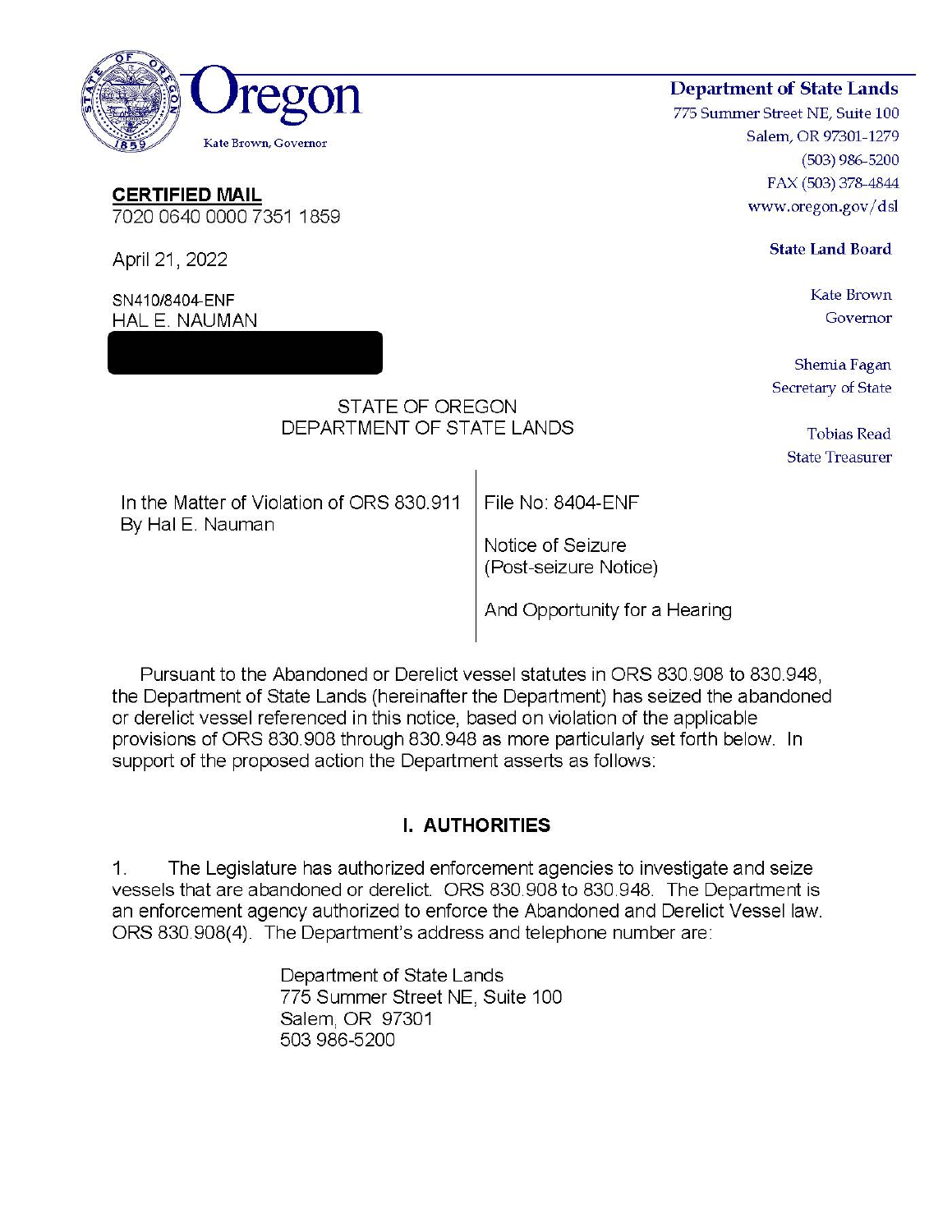2. An enforcement agency may seize a vessel if it has probable cause to believe that the vessel is abandoned or derelict, and the owner fails to correct the issues identified in the agency's notice. ORS 830.911. An enforcement agency may immediately seize a vessel if it presents a hazard to navigation or an imminent threat to public health or safety. ORS 830.923. In addition, an enforcement agency may enter and inspect the vessel, or take other actions as authorized by ORS 830.911.

3. "Abandoned vessel" means a vessel that has been left without authorization on public or private land, the waters of this state, or any other water. ORS 830.908 (1).

4. After a seizure, the enforcement agency must issue a post-seizure notice to the owner and post the notice on the agency's website, as provided in ORS 830.931. At any time before the date specified in this Notice, the owner may immediately reclaim a seized vessel by (a) Paying all costs incurred by the enforcement agency in salvaging, towing and storing the vessel; and (b) Establishing to the satisfaction of the enforcement agency that the owner is able to move the vessel to a place where the vessel can be lawfully kept. ORS 830.933.

5. If a vessel is seized and not reclaimed in the manner provided by this Notice, title to the vessel and all personal property found in the vessel vests in the enforcement agency, and the enforcement agency may sell or otherwise dispose of the vessel and the property. ORS 830.933(2).

6. The owner has a right to a hearing on the pre-seizure notice or the post seizure notice. If a hearing is requested, the hearing must be held within seven business days of the request. Statute sets out further requirements for the hearing. ORS 830.936.

7. A request for a hearing after a seizure must be in writing and submitted to the enforcement agency no more than 10 business days after the notice is given. The request must include a statement of the specific grounds on which the seizure is challenged, and whether the owner challenges the reasonableness of any salvage, towing or storage costs incurred by the enforcement agency. ORS 830.931(4). If the owner requests a pre-seizure hearing under ORS 830.918 (5), the owner may request a post-seizure hearing only for the purpose of challenging the reasonableness of any salvage, towing or storage costs incurred by the enforcement agency. ORS 830.931(5).

8. If the owner requests a hearing but fails to appear at the hearing, the enforcement agency will proceed with the proposed action and the owner may be precluded from any further hearings on the matter. ORS 830.936.

9. After seizing a vessel, the enforcement agency may sell or destroy the vessel. The owner of a vessel may be responsible for all costs arising out of salvage, towing, storage and disposal of the seized vessel. ORS 830.938.

10. A boat owner that fails to comply with a notice issued under ORS 830.918 or an order issued under ORS 830.936, may be found guilty of the offense of failure to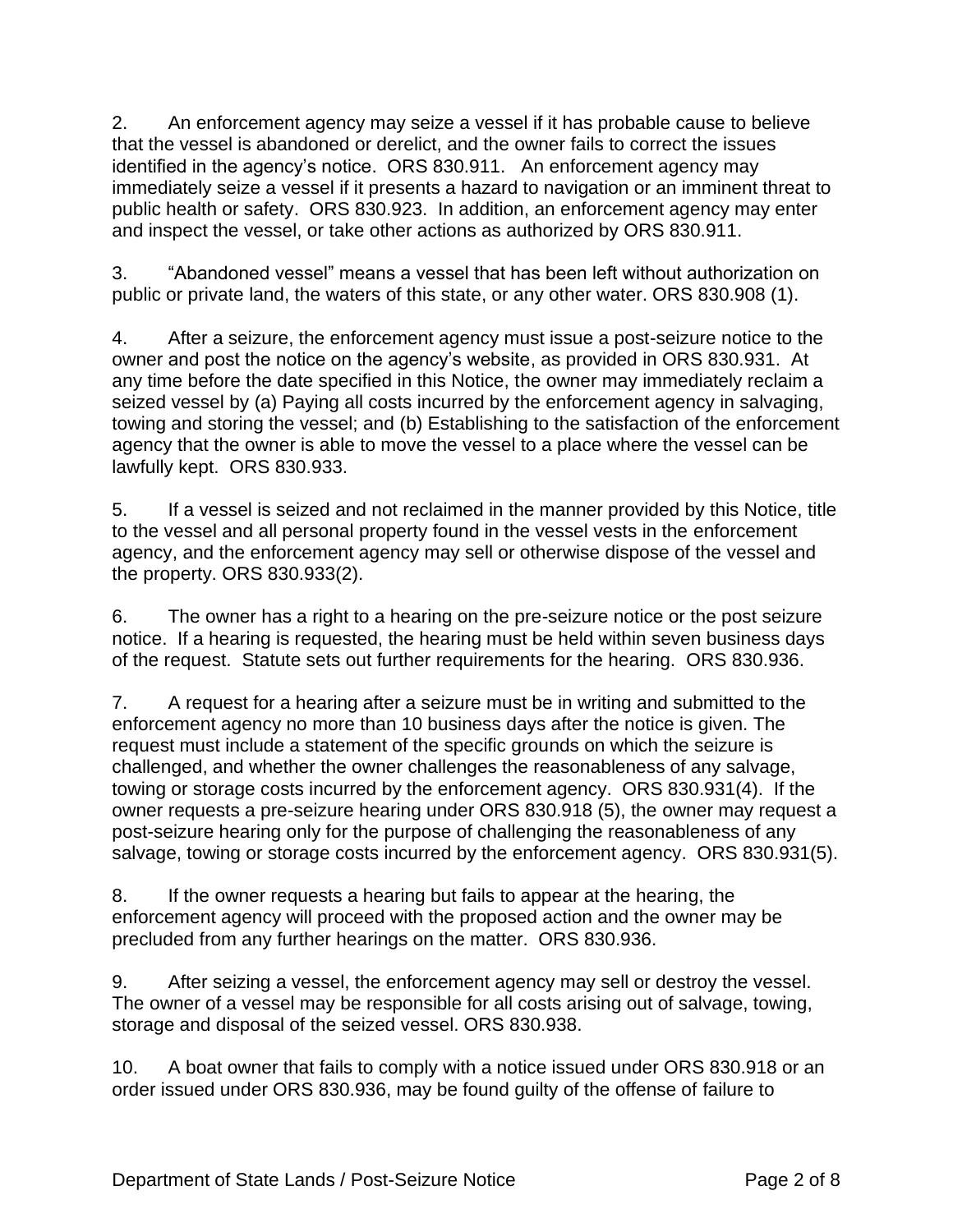remove an abandoned vessel or possession of a derelict vessel, both Class A violations. ORS 830.944 and ORS 830.990(9).

- 11. ORS 830.908 further defines specific terms, including:
	- a. Derelict vessel
	- b. Enforcement agency
	- c. Owner
	- d. Vessel

12. The State is the owner of certain submerged and submersible lands in this state, including those on the Multnomah Channel, in Multnomah County. Oregon Constitution, Article VIII, Section 5, ORS 274.025, and ORS 274.710. The State has delegated authority to the Department for the management of these submerged and submersible State lands. ORS 274.040 and ORS 274.710.

13. The Department rules provide that no person shall place a structure on, or make use of state-owned submerged and/ or submersible land without the required authorization described OAR 141-082-0265 and defined in OAR 141-082-0255, unless the use is exempt from such authorization by law or these rules. ORS 274.040, OAR 141-082-0265, and OAR 141-082-0260(4).

14. Unauthorized use of state-owned land constitutes a trespass. OAR 141-082- 0315(1). The Director of the Department is required to investigate and prosecute all trespasses on state lands. ORS 273.185.

15. Limited Duration Use is exempt from authorization under these rules. OAR 141- 082-0265(5). "Limited Duration Use" means any temporary or infrequent use of stateowned waterways, with no long term or extended use intended. Limited Duration Use includes any non-commercial use of state-owned submerged or submersible land which is not more than thirty (30) calendar days during any contiguous 12-month time period, within a distance of five miles. OAR 141-082-0255(43).

16. Commercial, industrial or residential uses require a lease from the Department. OAR 141-082-0265(2)(k).

# **II. FACTUAL ALLEGATIONS**

1. Hal E. Nauman is the owner of the vessel registered as OR 865 ADK and other vessels and structures attached to the registered vessel.

2. The Department found that Hal E. Nauman's vessel OR 865 ADK, and the other vessels and structures were moored on the Multnomah Channel without authorization.

3. On April 14, 2022, between the hours of 8:00 AM and 5:00PM, the Department seized vessel registered as OR 865 ADK near river mile 14 of the Multnomah Channel under the authority cited above. The Department seized the vessel in place by posting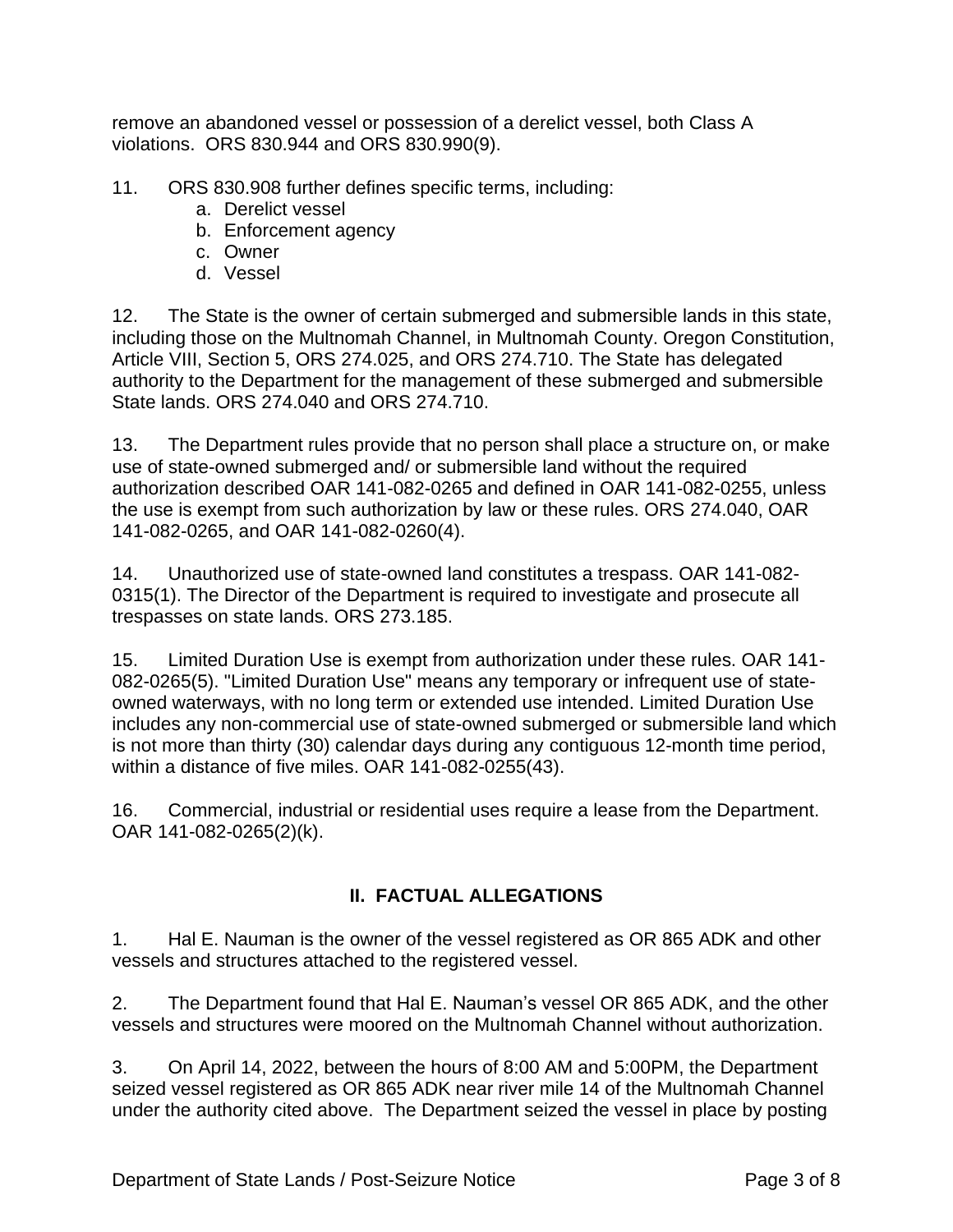a Notice on the vessel that indicated that the vessel has been seized. The Notice gave the name, address and telephone number of the Department.

4. The vessel was seized by:

Department of State Lands 775 Summer Street NE, Suite 100 Salem, OR 97301 503 986-5200

5. At the time of seizure, the Department conducted an inventory of the personal property in and on the vessel. A list of what was observed on board the vessel is attached as "Attachment A." All Items were left on board the vessel.

6. To date, the Department has incurred costs amounting to \$5,000.00 for salvage and disposal of the vessel.

## **III. CONCLUSIONS OF LAW**

Based on the foregoing, the Department determines that the vessel registered as OR 865 ADK was lawfully seized. The Department is authorized to seize the vessel in place by posting a notice on the vessel, indicating that the vessel has been seized. Hal E. Nauman may not enter or move the vessel without the written consent of the Department.

The Department may sell or destroy the vessel and any personal property on the vessel if Hal E. Nauman does not (a) pay all costs incurred by the Department in salvaging, towing, and storing the vessel, and (b) establish to the satisfaction of the Department that they are able to move the vessel to an authorized location, by the date provided below.

The Department also determines that Hal E. Nauman is the owner of the vessel and shall be liable to the Department for all costs arising out of salvage, towing, storage and disposal of the vessel.

#### **IV. RECLAMATION OF SEIZED VESSELS**

The Department has seized the vessel registered as OR 865 ADK, anchored in the Swan Island Lagoon in Multnomah County. Hal E. Nauman is ordered to not enter or move the vessel without the written consent of the Department. If Hal E. Nauman wants to reclaim this vessel, the deadline by which he may do so is:

#### **May 21, 2022 at 5:00 PM**

In order to reclaim the vessel, Hal E. Nauman must (a) pay all costs incurred by the Department in salvaging, towing, and storing the vessel, and (b) establish to the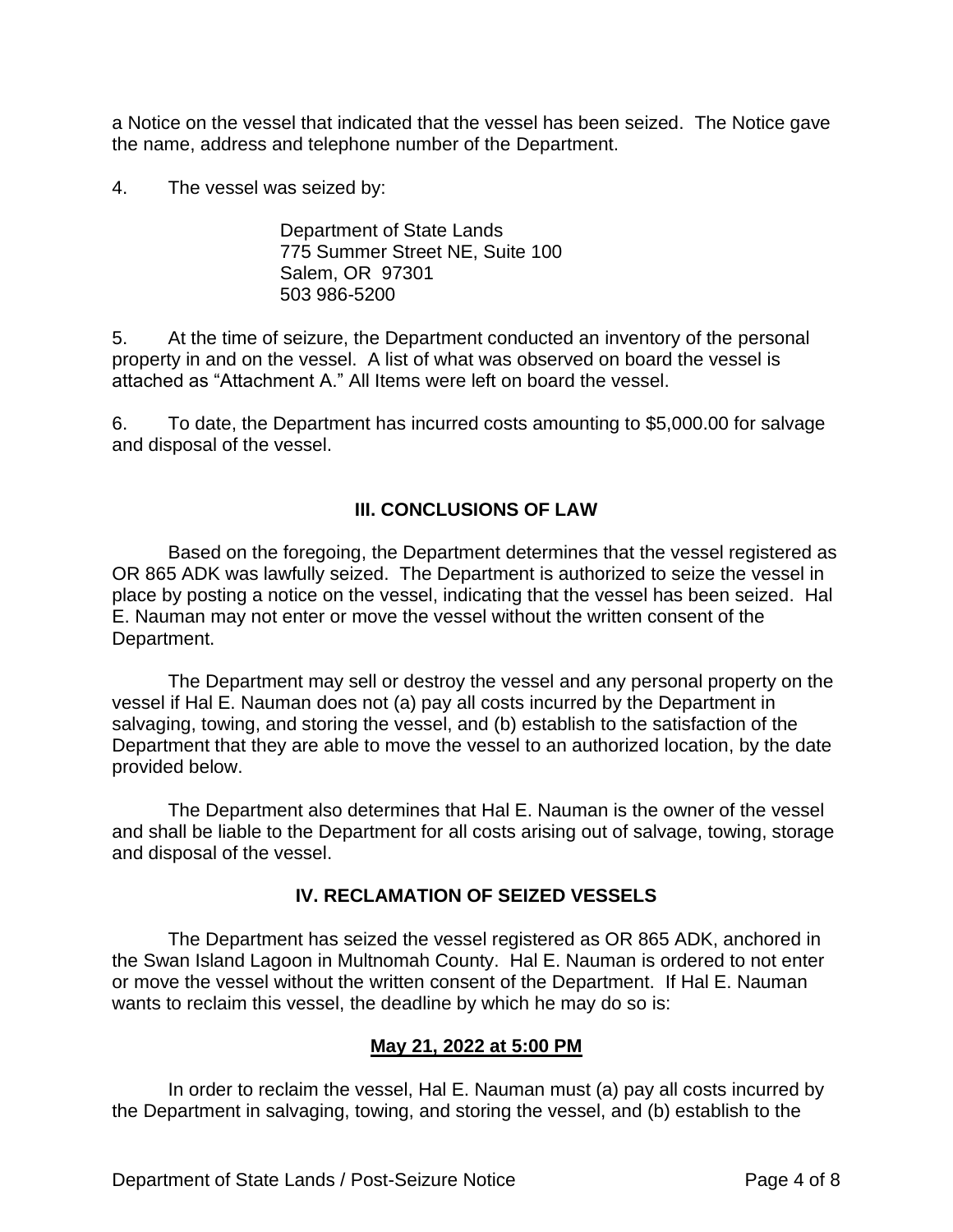satisfaction of the Department that Hal E. Nauman is able to move the vessel to an authorized location, by the date listed above.

### **V. RIGHT TO HEARING**

Hal E. Nauman has a right to a hearing on this Post-Seizure notice. If a hearing is requested, the Department must set a time for the hearing that is no more than seven business days after receiving the hearing request. Hal E. Nauman may mail a request for a hearing to:

The Department of State Lands Aquatic Resource Management Program 775 Summer Street NE, Suite 100 Salem, OR 97301.

A request for a hearing after a seizure must be in writing and submitted to the enforcement agency no more than 10 business days after the notice is given. The request must include a statement of the specific grounds on which the seizure is challenged, and whether the owner challenges the reasonableness of any salvage, towing or storage costs incurred by the enforcement agency. ORS 830.931(4). If the owner requested a pre-seizure hearing under ORS 830.918(5), the owner may request a post-seizure hearing only for the purpose of challenging the reasonableness of any salvage, towing or storage costs incurred by the enforcement agency. ORS 830.931(5).

If the owner makes a timely request for a hearing, the Department will notify the owner of the time and the place of the hearing. The owner will also be given information on the procedures, right of representation and other rights of parties relating to the conduct of the hearing before commencement of the hearing.

If the owner's request for a hearing is not received by the Department within 10 business days or if the request otherwise fails to comply with the requirements of ORS 830.936, ORS 830.918 and ORS 830.931, then the owner's right to a hearing shall be considered waived.

#### **VI. FINAL ORDER BY DEFAULT**

If Hal E. Nauman does not request a hearing within 10 business days of the notice, or if Hal E. Nauman requests a hearing and then either withdraws the hearing request, notifies the Department that he will not appear or fails to appear at a scheduled hearing, then title to the vessel and personal property will vest in the Department, and the Department may issue a final order by default authorizing the sale or destruction of the vessel and any personal property found in the vessel. In addition, the Department may issue a final order by default finding the owner of the vessel responsible for all costs arising out of salvage, towing, storage and disposal of the seized vessel. If the Department issues a final order by default, it designates its file on this matter, including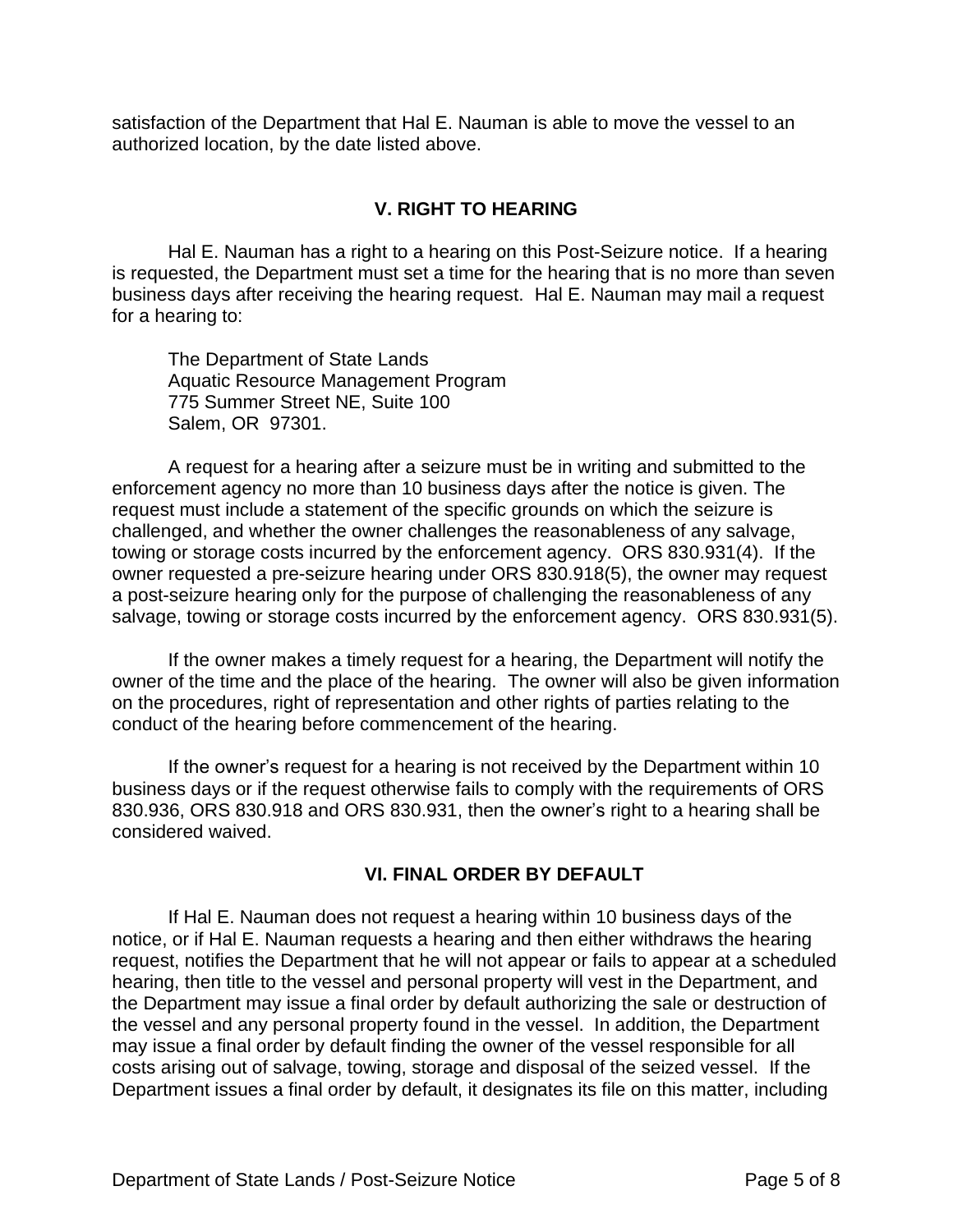any materials submitted by Hal E. Nauman that relate to this matter, as the record for purposes of proving a prima facie case.

DATED on this \_\_\_\_ day of \_\_\_\_\_\_\_,2022.

OREGON DEPARTMENT OF STATE LANDS

\_\_\_\_\_\_\_\_\_\_\_\_\_\_\_\_\_\_\_\_\_\_\_\_\_\_\_\_\_\_ Chris Castelli Northern Operations Manager Land Management Division Department of State Lands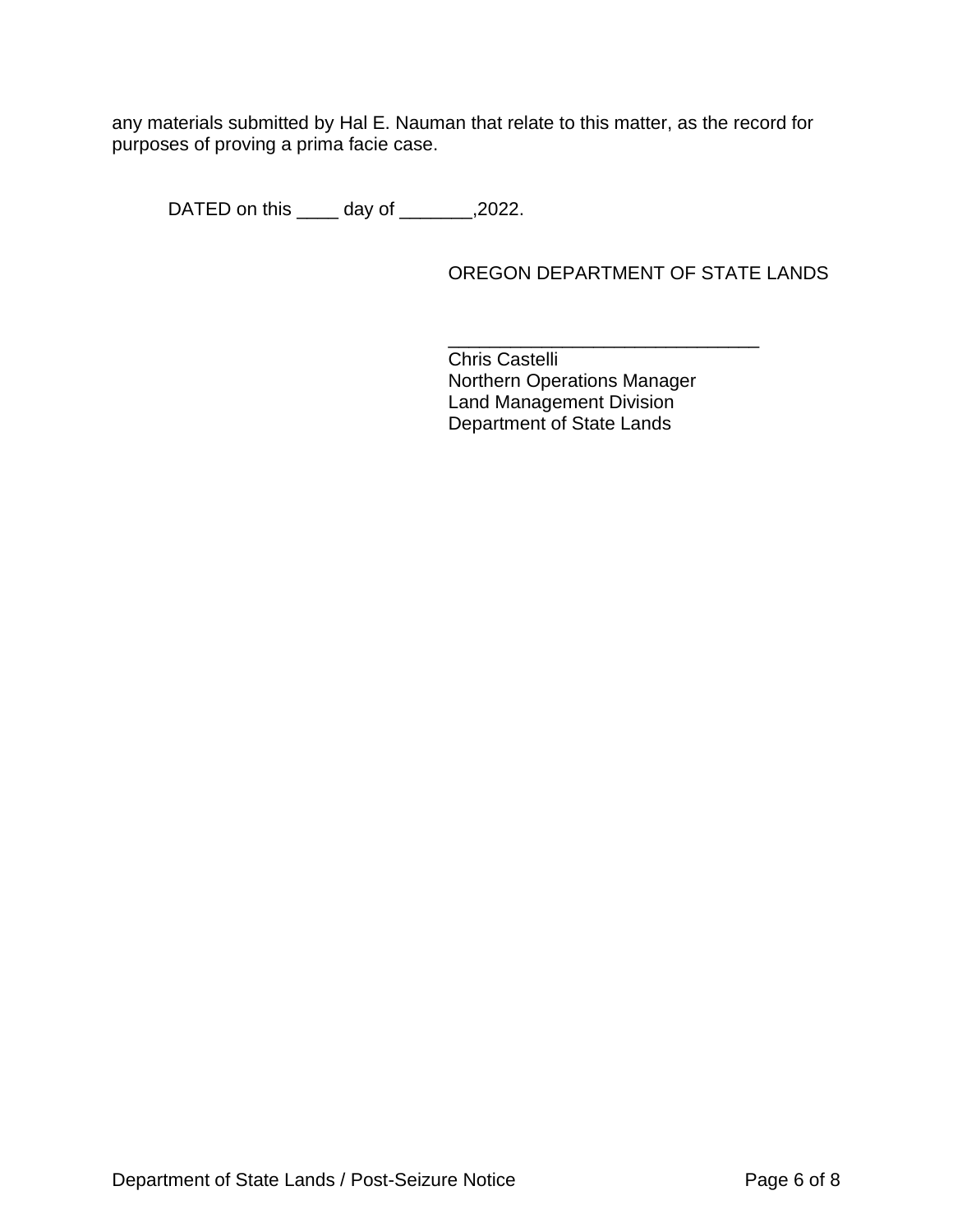### **CERTIFICATE OF FILING/SERVICE**

I hereby certify that on April\_\_\_\_\_\_, 2022, I posted the substance of this notice on

a website maintained by the Department of State Lands

I further certify that on April \_\_\_\_\_\_, 2022, I served the within Post Seizure Notice

on Hal E. Nauman, by certified and first-class mail to the addresses listed below:

HAL E. NAUMAN

DATED this \_\_\_\_\_ day of April 2022.

Signed